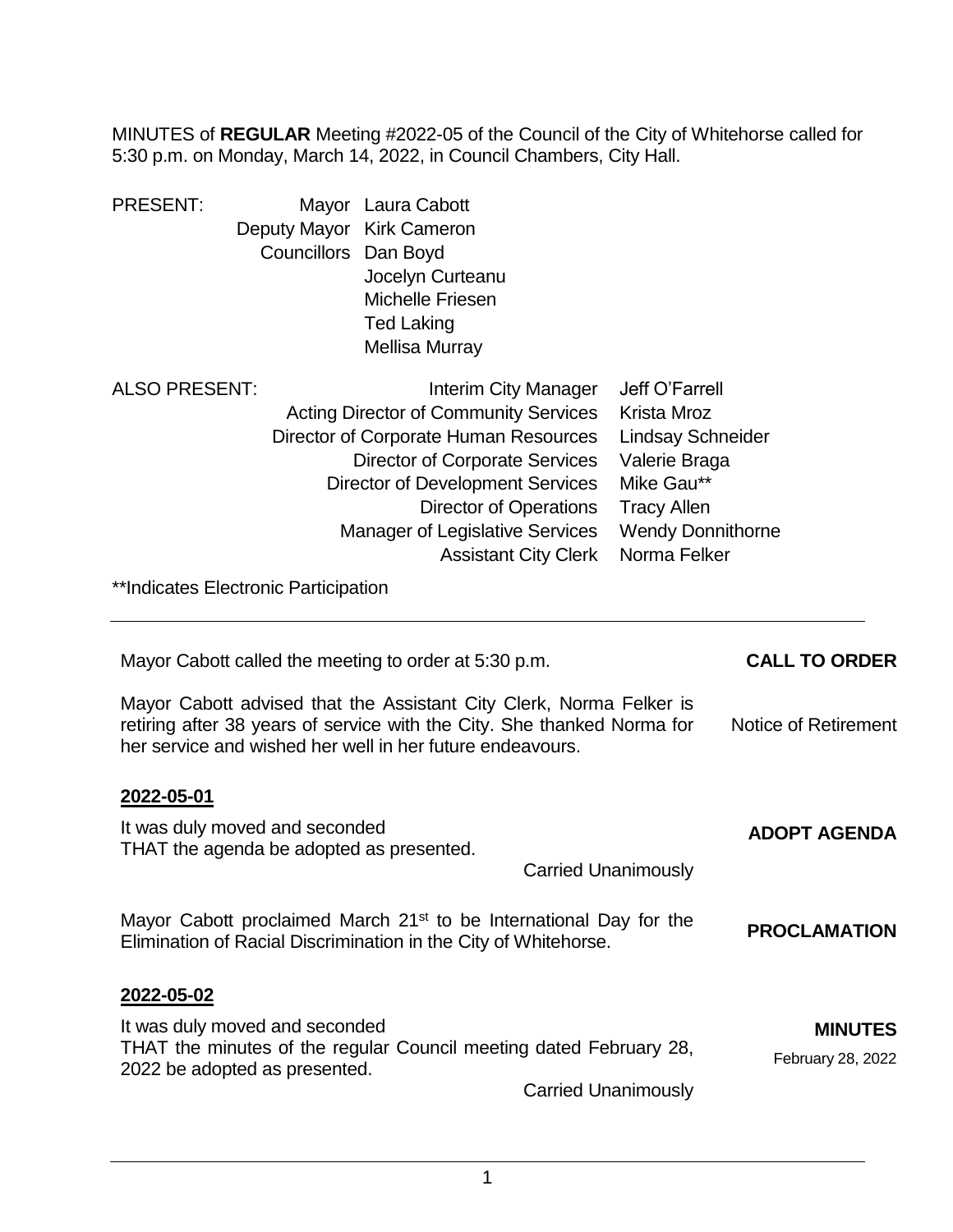# **STANDING COMMITTEE REPORTS**

#### **Corporate Services Committee**

In accordance with the Procurement Policy, a list of upcoming procurements with an anticipated value greater than \$100,000 is provided to Council on a bi-monthly basis. Department managers reviewed their capital projects and operating requirements and provided information on their anticipated procurements for the period of March and April 2022.

A total of 34 projects are scheduled for procurement in this time frame.

#### **2022-05-03**

It was duly moved and seconded

THAT travel expenses be authorized for Mayor Cabott to attend the 2022 Annual Conference of the Federation of Canadian Municipalities being held in Regina; and

THAT travel expenses and daily stipends be authorized for Council members attending the 2022 Annual Conference of the Federation of Canadian Municipalities in Regina.

Carried Unanimously

## **City Planning Committee**

There was no report from the City Planning Committee. No Report No Report

# **Development Services Committee**

#### **2022-05-04**

It was duly moved and seconded THAT Bylaw 2022-13, a bylaw to amend the Fees and Charges Bylaw to reduce the bagged meter fee with respect to pop-up patios for the 2022 season, be brought forward for consideration under the bylaw process.

Carried Unanimously

## **2022-05-05**

It was duly moved and seconded THAT Bylaw 2022-14, a bylaw to amend the Parkade Bylaw to permit overnight parking for authorized food vendors, be brought forward for consideration under the bylaw process; and

…/continued

BRING FORWARD PARKADE BYLAW AMENDMENT

BRING FORWARD FEES AND CHARGES AMENDMENT

(Bagged Meter Fees for Pop-up Patios)

(Overnight Parking for Authorized Food Vendors)

UPCOMING PROCUREMENTS For Information Only

**AUTHORIZE** COUNCIL TRAVEL FCM Annual Conference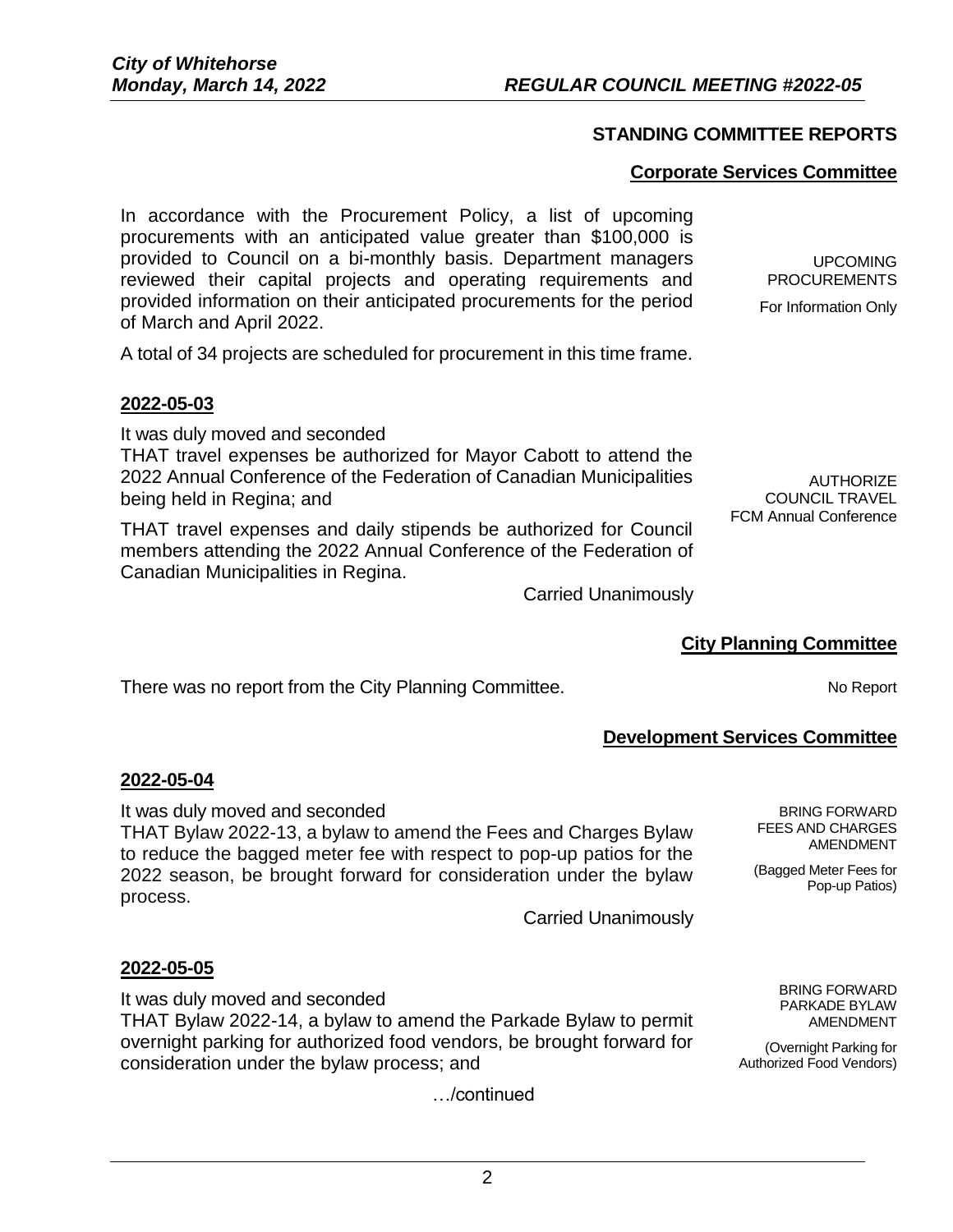## **2022-05-05** (Continued)

THAT section 2.10.33 of the Lease, Encroachment and Property Use Policy is hereby deleted and replaced by a new section 2.10.33 that reads as follows:

"2.10.33 Mobile food vendors shall cease operating by 11:00 p.m. but may be allowed overnight parking of vending units."

Carried Unanimously

#### **2022-05-06**

It was duly moved and seconded

THAT Administration is hereby directed to review the Lease, Encroachment and Property Use Policy with respect to the six metre separation and liability insurance requirements to see if changes can be made to increase participation in the Pop-Up Patio Program.

REVIEW THE LEASE, ENCROACHMENT AND PROPERTY USE POLICY

AMEND THE LEASE, ENCROACHMENT AND PROPERTY USE POLICY (Overnight Parking for Authorized Food Vendors)

(Pop-up Patio Program Issues)

Carried Unanimously

# **City Operations Committee**

#### **2022-05-07**

It was duly moved and seconded

THAT Administration is hereby authorized to change the project scope and project delivery for the Range Road and Two Mile Hill Intersection Upgrades project; and

THAT Administration is authorized to engage with the Government of Yukon to develop an agreement to expand the scope of the Range Road and Two Mile Hill Road Intersection Upgrades project.

RANGE ROAD/TWO MILE HILL INTERSECTION UPGRADES PROJECT

(Project Scope and Delivery)

CITIZEN APPOINTMENTS TO THE RECREATION GRANT TASK FORCE

Carried Unanimously

## **Community Services Committee**

Mayor Cabott proclaimed March 8, 2022 to be International Women's Day in the City of Whitehorse. PROCLAMATION For Information Only

#### **2022-05-08**

It was duly moved and seconded THAT Jane Keopke be reappointed to the Recreation Grant Task Force for a term of five years expiring October 31, 2027; and

THAT Adrienne Marsh, and Benjamin Monkman be appointed to the Recreation Grant Task Force for a term of five years expiring October 31, 2027.

Carried Unanimously

3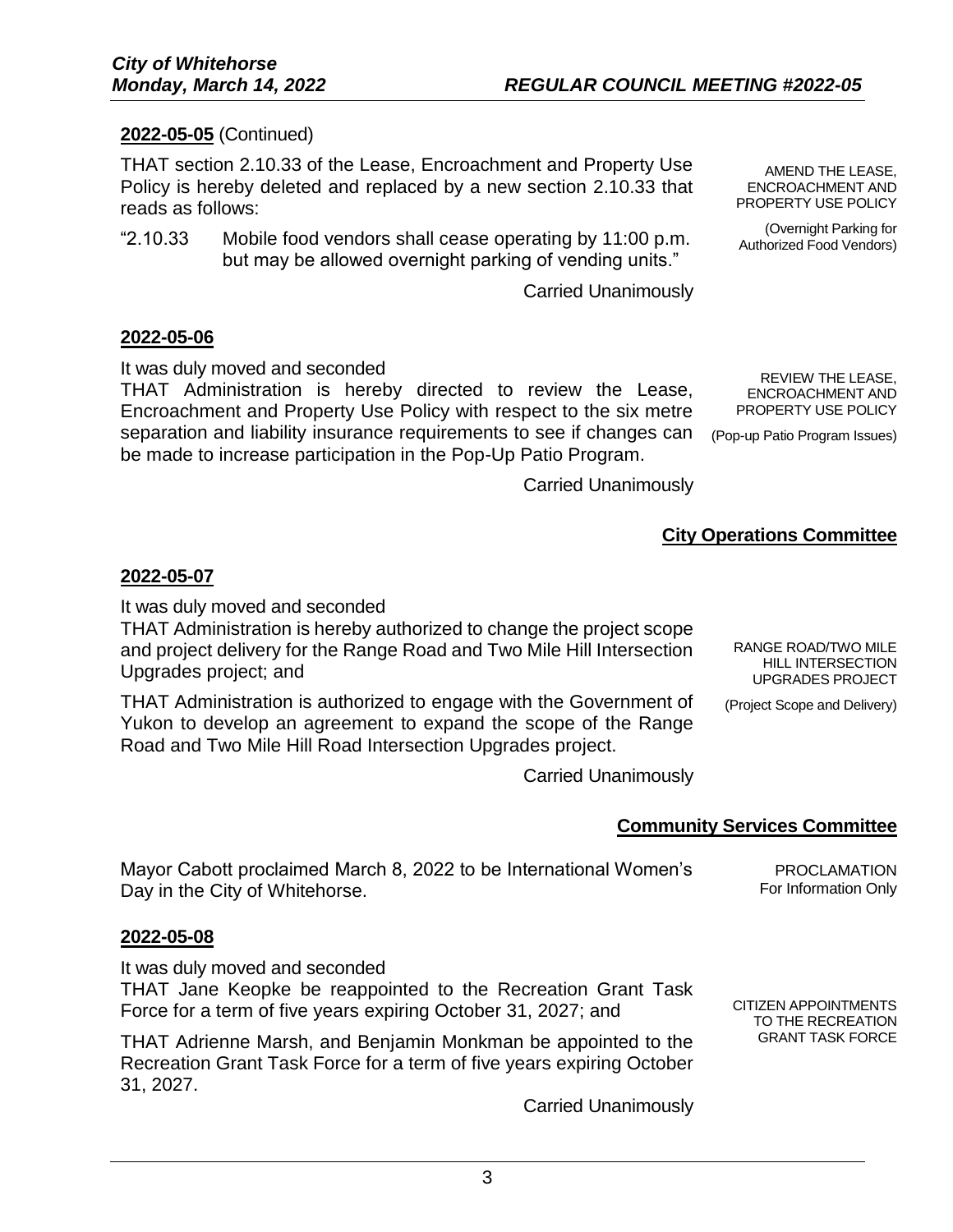## **Public Health and Safety Committee**

#### **2022-05-09**

It was duly moved and seconded

THAT a grant of \$2,000 is hereby authorized to the Blood Ties Four Directions Centre, funded from Council's Donations account, for use as the Centre sees fit to assist in addressing the current opioid crisis affecting Yukon.

Carried Unanimously

In response to a query from a Committee member, the Mayor provided an update on measures being taken to address the issues of property crime and vandalism. In conjunction with the RCMP and the Chamber of Commerce, the City is committed to working together to find measures to reduce crime and increase public safety.

Administration advised that a community scan has been conducted to find out what other communities are doing to reduce property crime, and the message we have received is that a whole community approach is the most effective.

Mayor Cabott congratulated Gina Nagano and her team from the Indigenous Community Safety Partnership Program, winner of one of the major prizes at this year's Arctic Inspiration Prize awards. The program helps First Nations governments own, implement and sustain community safety, emergency preparedness and justice initiatives

For Information Only

UPDATE ON PROPERTY

CRIME ISSUES

DONATION GRANT TO BLOOD TIES FOUR DIRECTIONS CENTRE

(Opioid Crisis)

ARCTIC INSPIRATION PRIZE AWARD For Information Only

## **BYLAWS**

#### **2022-05-10**

It was duly moved and seconded THAT Bylaw 2022-13, a bylaw to amend the Fees and Charges Bylaw to reduce the bagged meter fee for pop-up patios for the 2022 season, be given first reading. Carried Unanimously **BYLAW 2022-13** AMEND FEES & CHARGES (Bagged Meter Fee for Pop-up Patios – 2022 Season) FIRST READING **2022-05-11**

It was duly moved and seconded THAT Bylaw 2022-13 be given second reading.

Carried Unanimously

A Council member thanked Administration for responding so quickly to A Council's request for action on this issue.<br>Council's request for action on this issue.

**BYLAW 2022-13**

SECOND READING